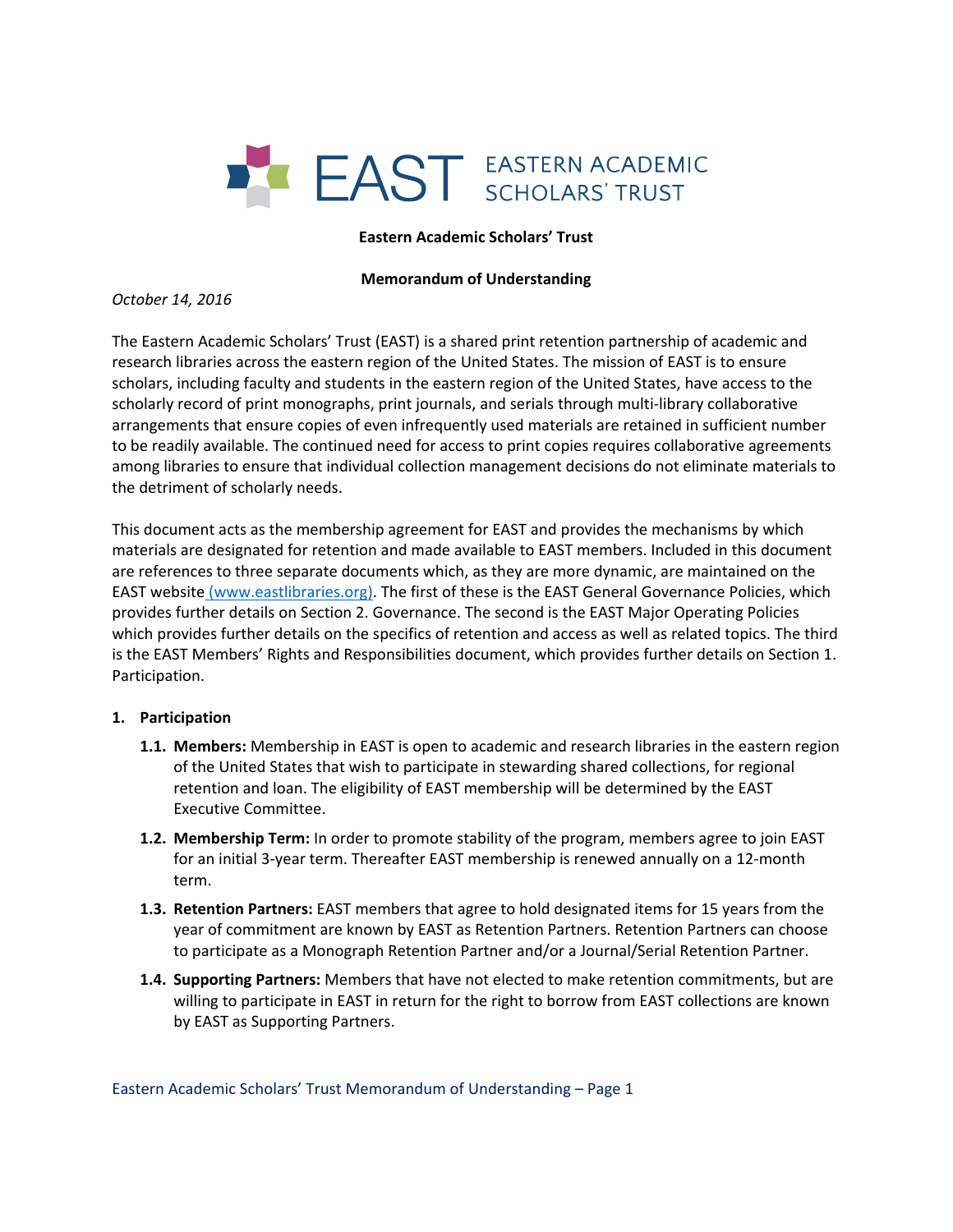**1.5. Membership Rights and Responsibilities:** All EAST members have the right to borrow materials from other EAST member libraries, participate in the governance of EAST and have a voice in the future of EAST. Each EAST member library is responsible for appointing a Voting Member to participate in the approval of major EAST policies and processes. EAST members are also responsible for lending to other EAST member libraries per agreed upon policies. Additional rights and responsibilities of EAST are outlined in the Members' Rights and Responsibilities document on the EAST website (www.eastlibraries.org).

# **2. Governance**

- **2.1. Executive Committee:** The Executive Committee (EC) provides the primary governance for EAST. Specific details on governance are included in the EAST General Governance Policies.
- **2.2. Operations Committee:** A standing EAST Operations Committee will oversee issues related to policy and procedure development, the selection of materials for retention, as well as issues related to disclosure of retention commitments, and access and delivery of retained materials. Policy recommendations developed by the Operations Committee will be submitted to the Executive Committee for approval. Members are elected by the Voting Members via a simple majority. Specific details are included in the EAST General Governance Policies.
- **2.3. Working Groups:** EAST working groups will be appointed by the Executive Committee and/or Operations Committee as needed.
- **2.4. Administrative Host:** The Administrative Host is the organization providing program management and member support as well as acting as the fiscal agency for EAST, including procurement of and management of outside grant funding. The Boston Library Consortium (BLC) serves as the Administrative Host for EAST. EAST is managed as an independent project, separate from other programs, services and activities of the BLC. There is no requirement for EAST members to join the BLC or for BLC members to join EAST.
- **2.5. Project Team:** EAST is staffed by a Project Team whose members may vary over time. The Project Team's responsibilities include providing project management and general administrative support.

# **3. Duration of retention period**

Retention Partners agree to hold the designated items for 15 years from the year of commitment. The EAST Executive Committee will revisit the retention period at least once every five years to determine if circumstances warrant extending or reducing the commitment periods for certain kinds of materials. EAST retention commitments survive membership in EAST (see Section 9.2).

# **4. Selection and identification of retained materials**

**4.1. Selection**: The EAST shared print collection consists of monographs, serials and journals. Materials will be identified for inclusion through collection analysis or by other methods and a related decision-making process. The EAST Executive Committee may periodically identify new categories of materials for retention as determined by the membership.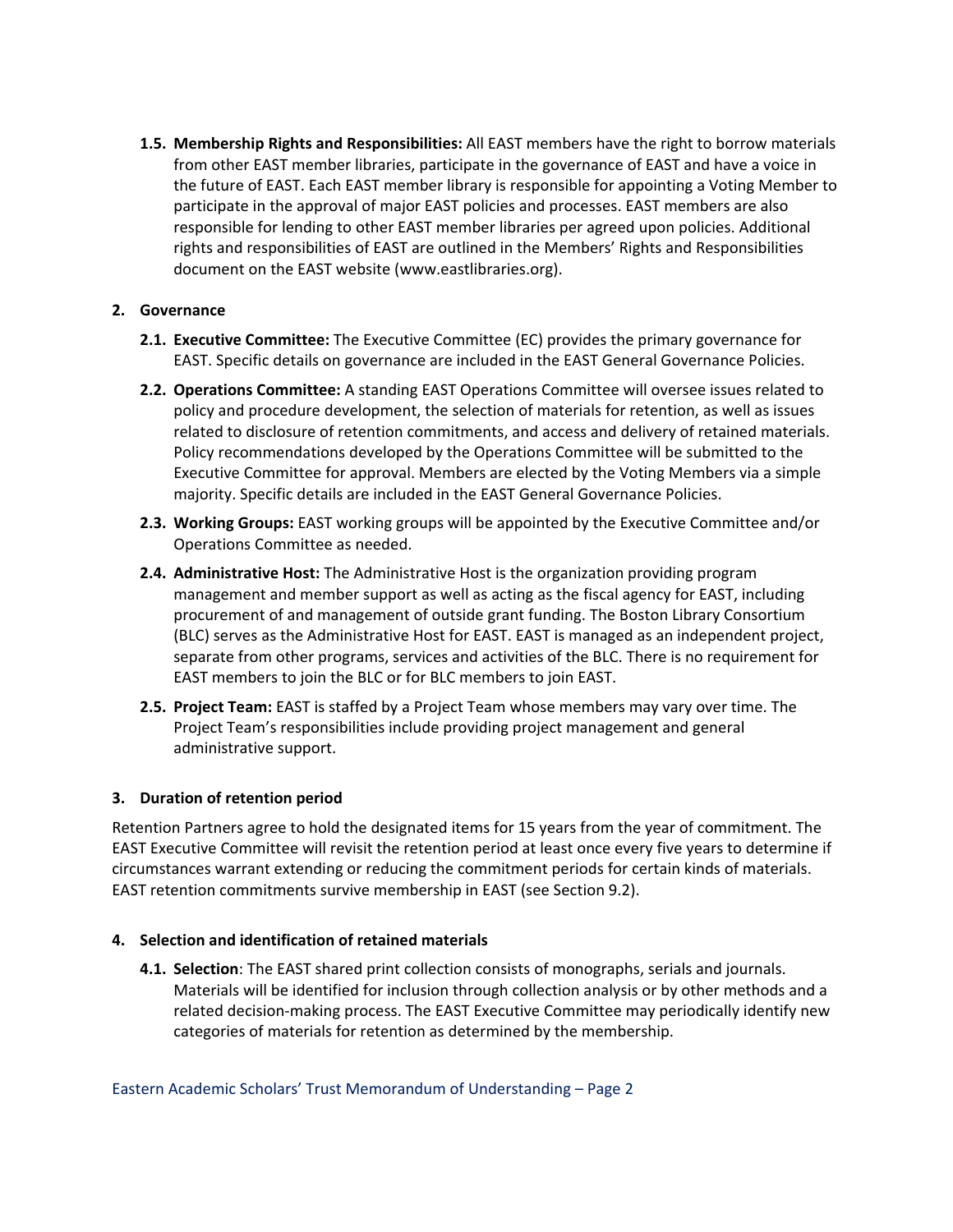- **4.2. Allocation:** In keeping with its mission to retain scholarly content, EAST will establish base expectations for participation in retention. Each Retention Partner is expected to retain holdings at an equitable rate as determined by the collection analysis or other agreed upon methodology.
- **4.3. Validation**: The Executive Committee may recommend validation requirements for metadata, inventory confirmation, or physical condition for retained volumes, but any such requirements would not be automatically applied retroactively without Retention Partner consent.
- **4.4. Disclosure:** Retention Partners will record EAST retention commitments in their local catalogs in an effort to prevent withdrawal of these volumes. Retention Partners will also disclose EAST retention commitments in regional and national/international systems in ways that are consistent with emerging national or international standards. Specific details will be developed and approved by the Executive Committee as part of the EAST Major Operating Policies.
- **4.5. Discovery**: Discovery of EAST retention commitments will be made via local, regional, and international catalogs.

## **5. Ownership and maintenance of retained materials**

- **5.1. Ownership:** Retention Partners will maintain ownership of the materials for which they agree to retain. Retention Partners agree not to sell, discard, donate, or otherwise relinquish ownership or control of any of the retained materials prior to the end of the Retention Period, except to transfer materials to another EAST Retention Partner or with permission of the Executive Committee. Materials so relocated become the property of the Retention Partner (if allowed by state laws and regulations).
- **5.2. Location:** The EAST shared print collection will be a distributed collection with volumes maintained at the Retention Partner libraries, either in traditional campus shelving locations or in library storage facilities at the library's discretion.
- **5.3. Original Form:** Retention Partners agree to maintain all of the retained materials in their original, print artifactual form whenever possible.
- **5.4. Lost or damaged materials**: Retention Partners are expected to follow EAST procedures available on the EAST website (www.eastlibraries.org) for replacing lost or damaged volumes and make every reasonable effort to ensure the volumes are replaced within the EAST collection.

#### **6. Access to retained materials**

- **6.1. Access**: EAST materials will be held as an accessible light archive with volumes available for circulation to other EAST libraries.
- **6.2. Lending**: The EAST members strongly support a practice of free lending across the member libraries. EAST members may use their own institutional policies to fulfill requests for EAST holdings. Libraries that choose to opt out of free lending may be charged to borrow from any other EAST member at the lending member's discretion.

Eastern Academic Scholars' Trust Memorandum of Understanding – Page 3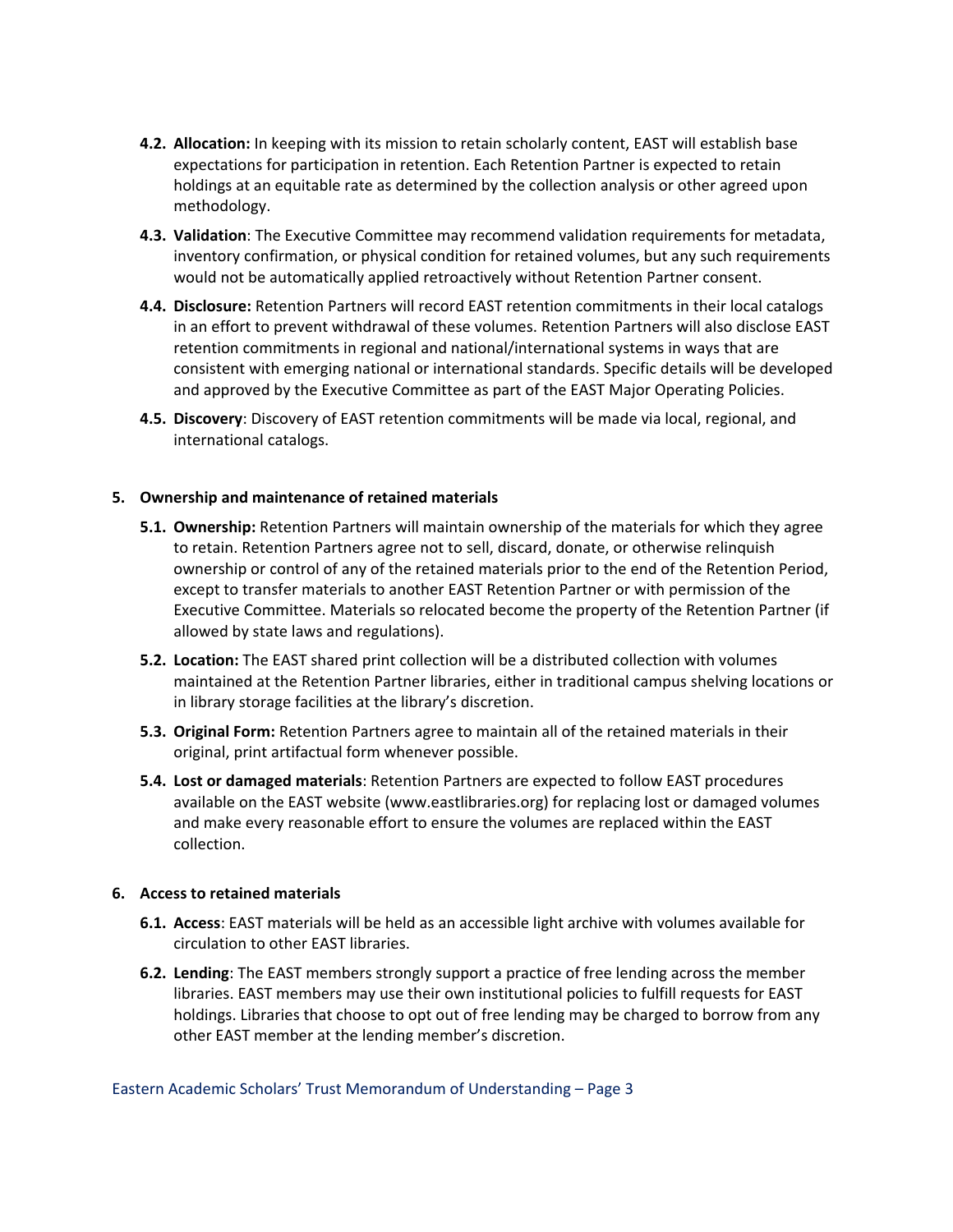**6.3. Delivery modes:** Members agree to deliver physical volumes upon request using existing ILL or consortial delivery methods. Members may require in‐library use at the borrowing library for certain items (e.g. based on condition, rarity). Where possible, delivery will be made through scanning and digital delivery, e.g. for an individual chapter or article in the case of journals. Members will commit to deliver and return materials expeditiously via the established resource‐sharing mechanism appropriate to each request.

## **7. Major Operating Policies and Procedures**

The EAST Executive Committee will review and approve EAST Major Operating Policies and will have authority to revise those policies and procedures from time to time as needed. EAST Major Operating Policies are available on the EAST website (www.eastlibraries.org).

#### **8. Financial Obligations**

- **8.1. Financial Support to the EAST Program:** Members shall provide financial support to EAST through membership fees and/or other cost sharing formula as approved by 2/3 of EAST membership.
- **8.2. Absorbed Costs:** Retention Partners agree to be responsible for all costs and expenses associated with maintaining retained materials.

## **9. Withdrawal**

- **9.1. Withdrawal of EAST Member:** If an EAST member decides to withdraw from EAST, that member is required to provide a written notice to the EAST Executive Committee at least twelve (12) months prior to the date of their membership renewal (See Section 1.2). The EAST member must continue to pay any required participation fees during the 12‐month notice period. A waiver of the one‐year term may be granted by the Executive Committee in certain instances, such as a disaster, financial exigency, or institutional mandate.
- **9.2. Retention Partner Withdrawal:** In the case of a Retention Partner that withdraws from EAST and/or can no longer retain materials, the Retention Partner shall work with EAST members through the Operations Committee on retention reallocation options.

#### **10. Modification/Amendment of the MOU**

This agreement will be reviewed by the Executive Committee at least annually on a twelve (12) month cycle. The review shall occur at least 60 days prior to renewal of commitment (July 1). Any proposed amendments or modifications must first be approved by 2/3 of the Executive Committee and then by a simple majority of the EAST membership.